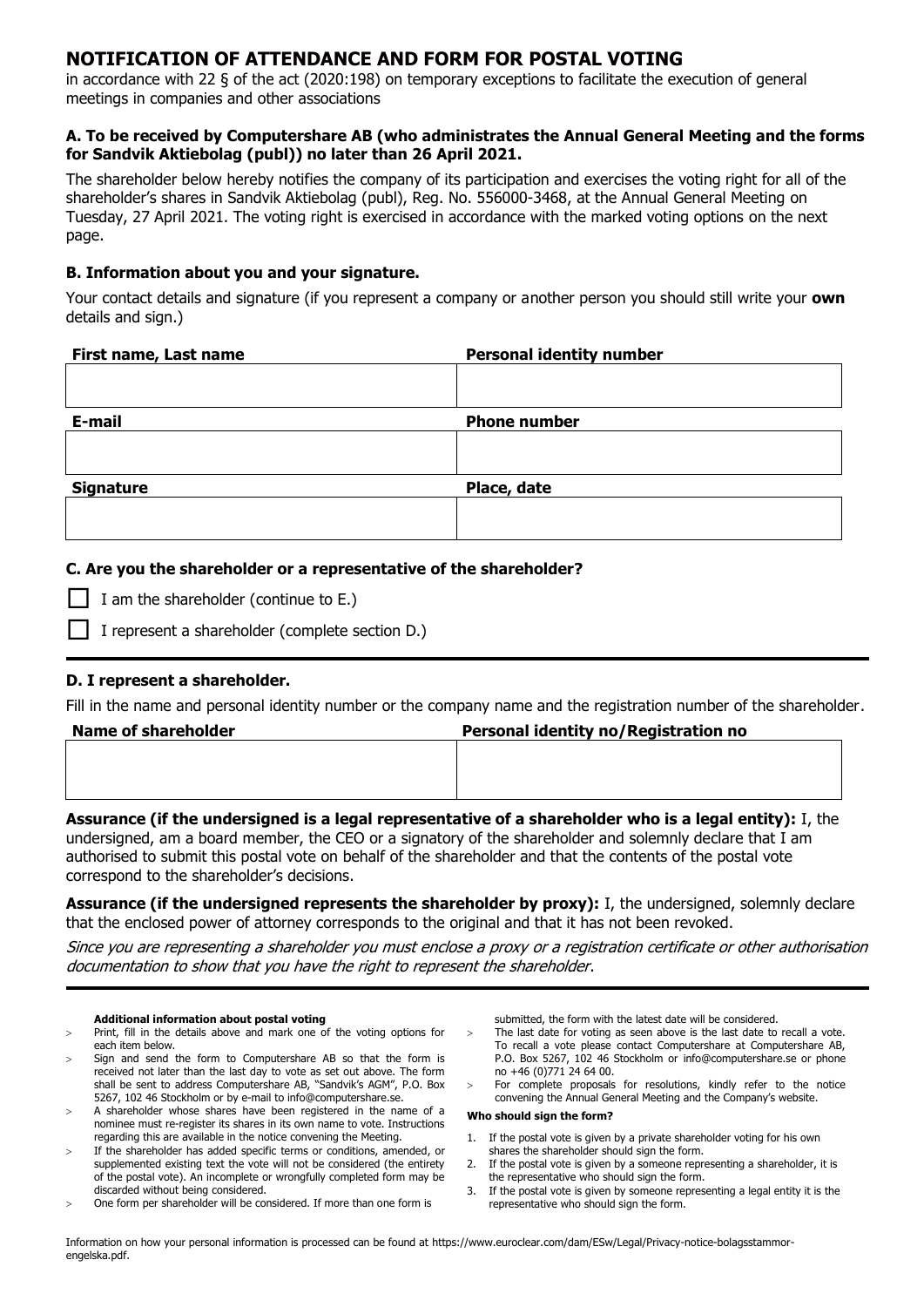# **E. Annual General Meeting in Sandvik Aktiebolag (publ) 27 April 2021**

The options below comprise the proposals submitted which are found in the notice convening the Annual General Meeting.  $\overline{\Gamma}$  $\top$ 

|       |                                                                                                                                                         | <b>Yes</b> | <b>No</b> | <b>Abstain</b> |
|-------|---------------------------------------------------------------------------------------------------------------------------------------------------------|------------|-----------|----------------|
| 1.    | Election of Chairman of the Meeting                                                                                                                     |            |           |                |
| 2.    | Election of one or two persons to verify the minutes                                                                                                    |            |           |                |
| 2.A.  | Ann Grevelius, Alecta                                                                                                                                   |            |           |                |
| 2.B.  | Anders Oscarsson, AMF                                                                                                                                   |            |           |                |
| 3.    | Preparation and approval of the voting list                                                                                                             |            |           |                |
| 4.    | Approval of the agenda                                                                                                                                  |            |           |                |
| 5.    | Examination of whether the Meeting has been duly convened                                                                                               |            |           |                |
| 7.    | Resolution in respect of adoption of the Profit and Loss Account, Balance<br>Sheet, Consolidated Profit and Loss Account and Consolidated Balance Sheet | $\sim$     |           |                |
| 8.    | Resolution in respect of discharge from liability of the Board members and the<br>President for the period to which the accounts relate                 |            |           |                |
| 8.1.  | Johan Molin (Chairman)                                                                                                                                  |            |           |                |
| 8.2.  | Jennifer Allerton (Board member)                                                                                                                        |            |           |                |
| 8.3.  | Claes Boustedt (Board member)                                                                                                                           |            |           |                |
| 8.4.  | Marika Fredriksson (Board member)                                                                                                                       |            |           |                |
| 8.5.  | Johan Karlström (Board member)                                                                                                                          |            |           |                |
| 8.6.  | Helena Stjernholm (Board member)                                                                                                                        |            |           |                |
| 8.7.  | Lars Westerberg (Board member)                                                                                                                          |            |           |                |
| 8.8.  | Stefan Widing (Board member and President)                                                                                                              |            |           |                |
| 8.9.  | Kai Wärn (Board member)                                                                                                                                 |            |           |                |
| 8.10. | Tomas Kärnström (Employee representative)                                                                                                               |            |           |                |
| 8.11. | Thomas Lilja (Employee representative)                                                                                                                  |            |           |                |
| 8.12. | Thomas Andersson (Deputy employee representative)                                                                                                       |            |           |                |
| 8.13. | Mats Lundberg (Deputy employee representative)                                                                                                          |            |           |                |
| 8.14  | Björn Rosengren (former Board member and President)                                                                                                     |            |           |                |
| 9.    | Resolution in respect of allocation of the Company's result in accordance with<br>the adopted Balance Sheet and resolution on record day                |            |           |                |
| 10.   | Determination of the number of Board members, Deputy Board members and<br>Auditors                                                                      |            |           |                |